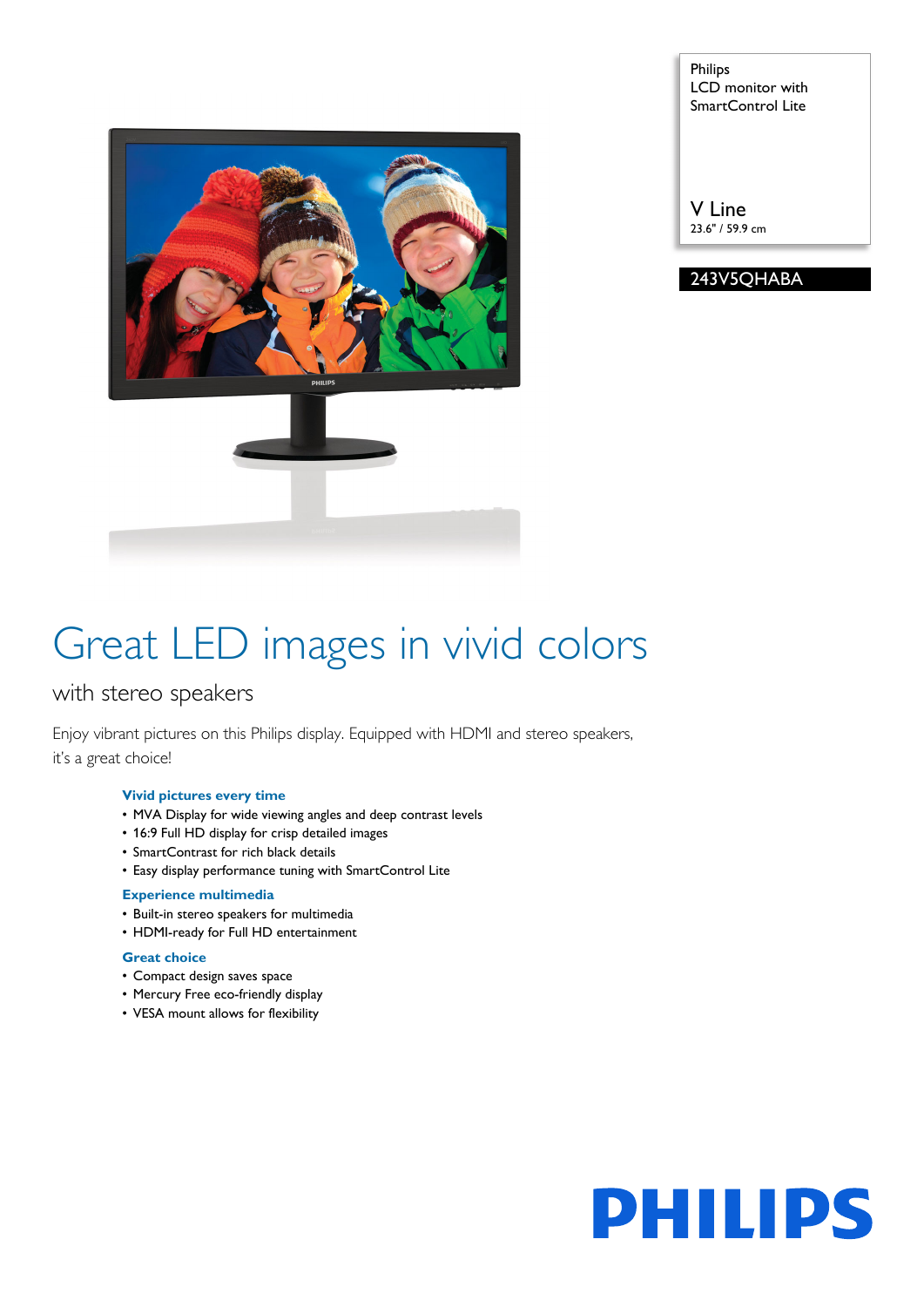#### LCD monitor with SmartControl Lite V Line 23.6" / 59.9 cm

**Highlights** 

#### **MVA Display Technology**



Philips MVA LED display uses an advanced multi-domain vertical alignment technology which gives you super-high static contrast ratios for extra vivid and bright images. While standard office applications are handled with ease, it is especially suitable for photos, webbrowsing, movies, gaming, and demanding graphical applications. It's optimized pixel management technology gives you 178/178 degree extra wide viewing angle, resulting in crisp images.

#### **Built-in stereo speakers**



A pair of high quality stereo speakers built into a display device. It can be visible front firing, or invisible down firing, top firing, rear firing, etc depending on model and design.

#### **SmartControl Lite**

SmartControl Lite is the next generation 3D icon based GUI monitor control software. This allows user to fine-tune most parameters of the monitor like Color, Brightness, screen calibration, Multi-media, ID management, etc with the mouse.

#### **SmartContrast**



SmartContrast is a Philips technology that analyzes the contents you are displaying, automatically adjusting colors and controlling backlight intensity to dynamically enhance contrast for the best digital images and videos or when playing games where dark hues are displayed. When Economy mode is selected, contrast is adjusted and backlighting fine-tuned for just-right display of everyday office applications and lower power consumption.

#### **16:9 Full HD display**



Picture quality matters. Regular displays deliver quality, but you expect more. This display features enhanced Full HD 1920 x 1080 resolution. With Full HD for crisp detail paired with high brightness, incredible contrast and realistic colors expect a true to life picture.

#### **HDMI Ready**



An HDMI-ready device has all the required hardware to accept High-Definition Multimedia Interface (HDMI) input. A HDMI cable enables high-quality digital video and audio all transmitted over a single cable from a PC or any number of AV sources (including set-top boxes, DVD players, A/V receivers and video cameras).

#### **Mercury Free**

Philips monitors with LED backlighting are free of Mercury content, one of the most toxic natural substances, which affects humans and animals. This reduces the environmental impact of the display throughout its life-cycle, from manufacturing to disposal.















243V5QHABA/75